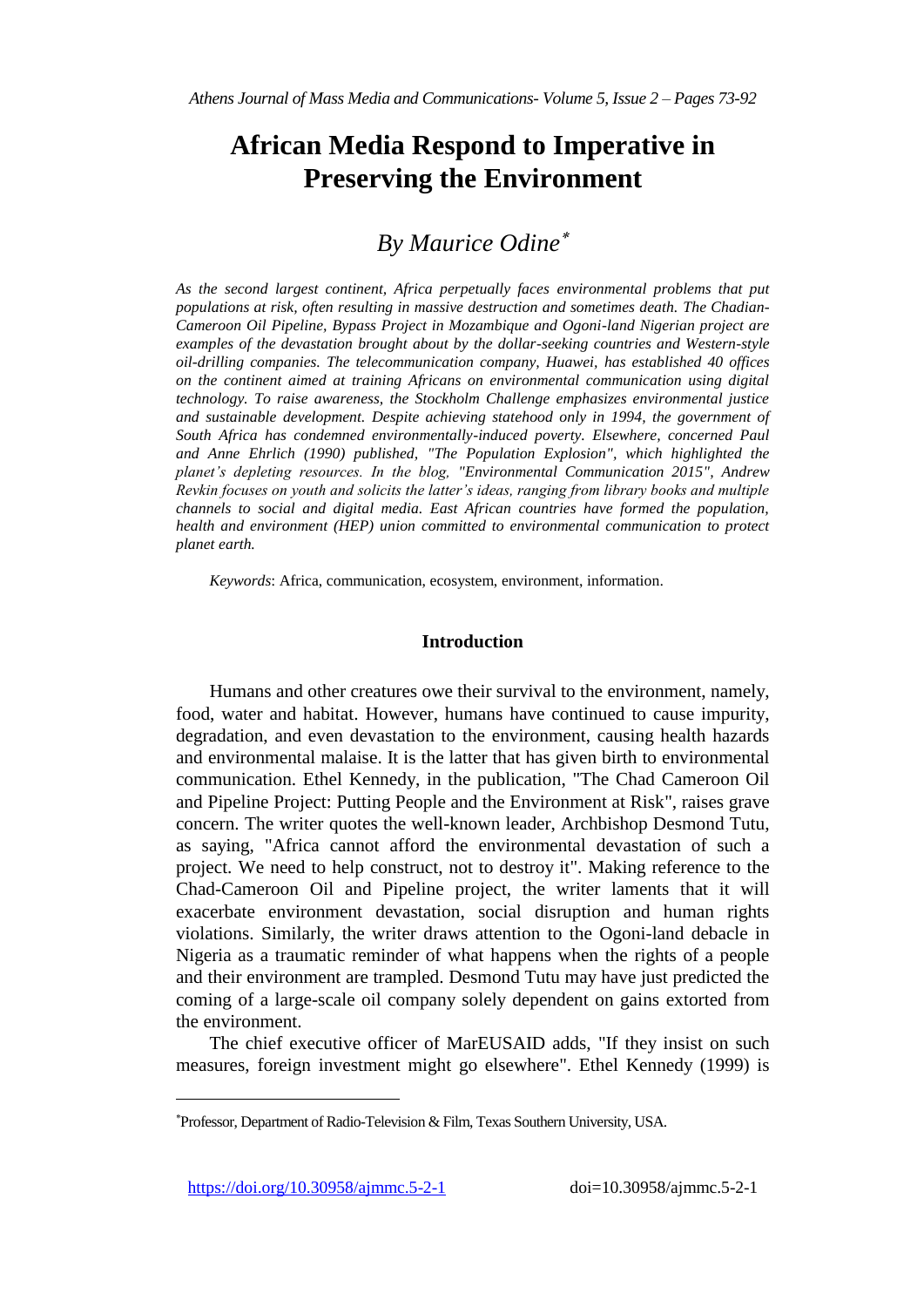bemused because these pronouncements are contrary to the World Bank Group's goals: poverty alleviation and sustainable development, and not gambling with the lives and future of Africans. Bully tactics, and forceful degradation of Africa's livelihoods in pursuit of petro-dollars, is totally inhumane and sidesteps well-known environmental hazards.

It is in this context that Kaya, Ruffin, and Teffo (2016) writing in "African Indigenous Languages and Environmental Communication", argue that the desired change in environmental conservation can only be achieved if information appeals to the cultural values of the recipients. "African indigenous languages are the best vehicles of communicating environmental information as they are cultural specific", state the authors.

Although the scientific community and lawmakers are aware of the dangers of a hazardous environment, media have reported the issue as deeply rooted in conflict and uncertainty. To this end, environmental communication has taken an entirely multidisciplinary perspective, examining how environmental issues develop; entertaining various viewpoints; and researching the relevant scientific and technical information. Historically, South Africa was irrelevant and unimportant. The majority black citizens (79 percent) were uprooted and transplanted at will by the racial, white-only government (apartheid) to restrict black movement and population growth.

Pursuing an environmental sustainability policy, the new South Africa participated in the 1992 United Nations Conference on Environment and Development (UNCED). In 2009, East Africa nations met in Kigali (Rwanda) to reaffirm their commitment to examine linkages between the population and the environment. In March 2015, President Abdel Fattah el-Sisi of Egypt and Prime Minister Haile Mariam Desalegn of Ethiopia signed a "Declaration of Principles" on the Nile hydropower dam. Furthermore, networks have emerged in different parts of Africa to program and disseminate information, along with environmental analyses and features and opinions. The pursuant mediaenvironment union is mutually inclusive.

It is this union that gave birth to the population, health and environment (PHE) championed by Ethiopia, Kenya, Rwanda, Tanzania and Uganda. Jason Bremner is program director at Population, Health and Environment at the Population Reference Bureau. The writer describes PHE as an intergovernmental network designed to provide leadership and promote sustainable development in Eastern Africa. In this endeavor, member countries facilitate an active network for information exchange, professional networking, capacity building and collaborative advocacy to raise awareness about PHE issues aimed at cross-sector integration. Speaking for the majority of African nations at a policy meeting in March 2009 in Rwanda, the Minister of Natural Resources, Stanislaus Kamanzi, noted: "[Africa] faces great challenges, many of which are related to the complex relationships between population trends, poverty and environmental conditions"<sup>1</sup>.

<sup>1</sup>Kamanzi, S. (2009, March 25). https://www.prb.org/rwandaphenetwork/.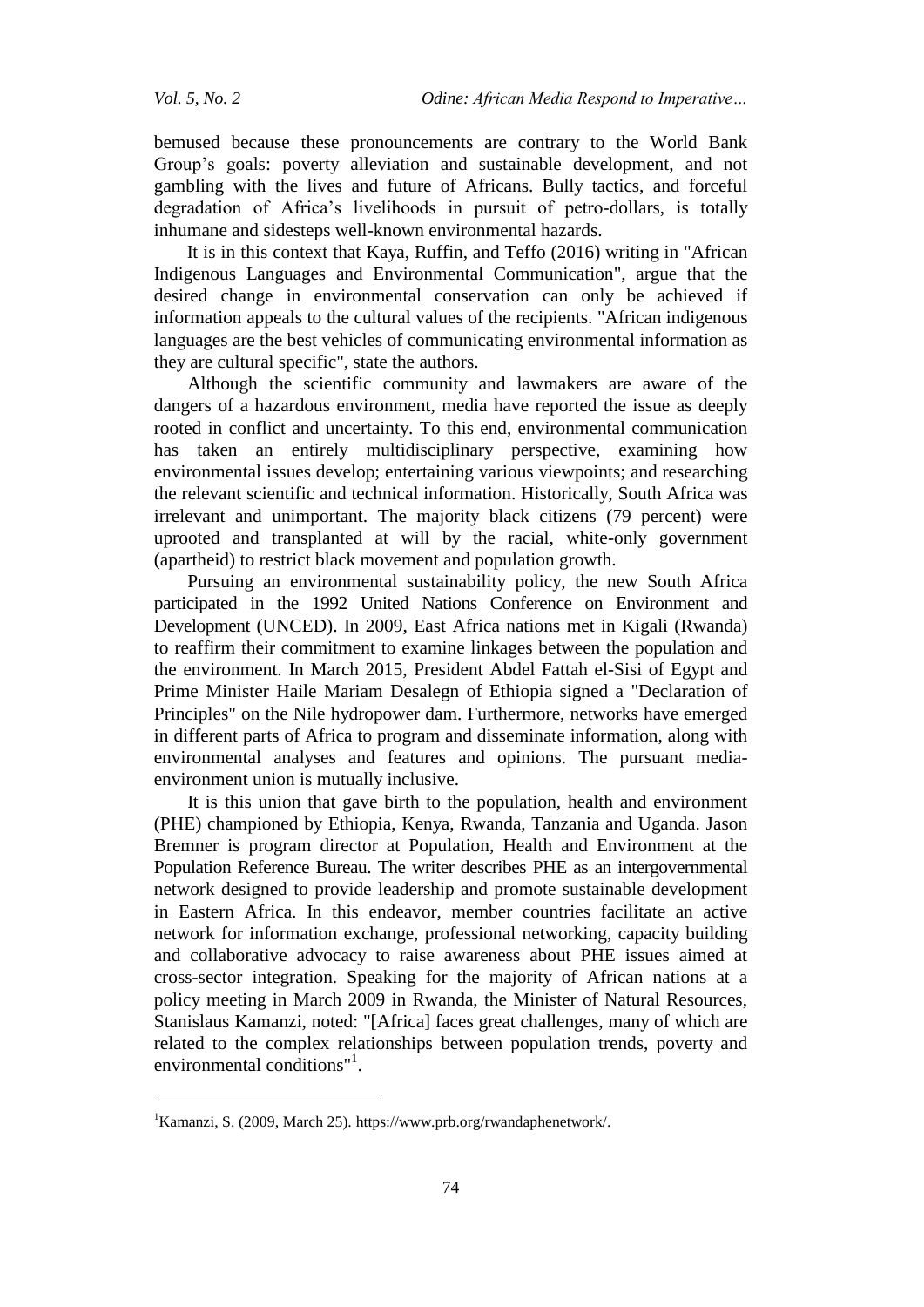The delegates and the minister's proclamations would come to naught without information and communication. This partly explains why the two-day meeting devoted sufficient attention to formulating a communications advocacy policy. In this regard, representatives worked in groups to develop ways to translate knowledge into action, using knowledge and coalition building and agenda setting to create channels to disseminate information on the environment. Furthermore, participants agreed to create communication strategies best suited for respective countries and audiences, and in relation to PHE.

Coalition building has not escaped the commendable work by the United States (US) Agency for International Development (USAID). Two projects supported by USAID integrated aspects of population, health and the environment service delivery. The macro-level relationships inherent in the projects are examples of how innovative solutions can be used to further communication and advocacy in the interest of the environment. On the importance of the subject, Jason Bremner has praised Africa's initiatives on the environment, affirming that, "…[In the] African region where men, women, and children are healthy, the environment is conserved, and livelihoods are secure".

One glaring reason is survival, which translates into food chain as an example of a useful component of the ecosystem. *Encyclopedia Britannica*  explains that, plants use sunlight, water and elements in soil and air to create food for them. They are eaten in turn by animals and micro-organisms. Humans find themselves at the top of the food pyramid in any eco-system because they use plants and animals for food. Earthworms and small insects (bees, pollinating plants) are all part of the environment, without which the food chain would be broken.

According to the Food and Agriculture Organization (FAO) of the United Nations, world production can be gauged when one considers that, as much as 2,533 million tons of cereals were grown in 2015. Meanwhile, the University of Minnesota points out that, the nutritional value of food has decreased since the 1950s, "so we are now getting less nutrition per calorie in our foods". Brian Halweil (2007) of the Organic Center explains that crop increase in crop yield corresponds with decrease in nutritional value. What is the reason? It is because industrial farming relies on monoculture and the excessive use of chemicals as fertilizers and pesticides which upset many of the natural processes. The center calls on humans on Earth to consider the environment vitally important; humans should not disrupt the chain as such action would adversely affect food growth.

It is true Africa and Africans are not oblivious to existential threats posed by an unfriendly environment. John Muthee (2018) writes under the title, "Serving and growing with Africa: How Huawei enriches life through Communication". The writer praises Huawei Technologies for going beyond commercialization to enrich the lives of Africans by providing communications network solutions. John Muthee regrets the prevalence whereby corporate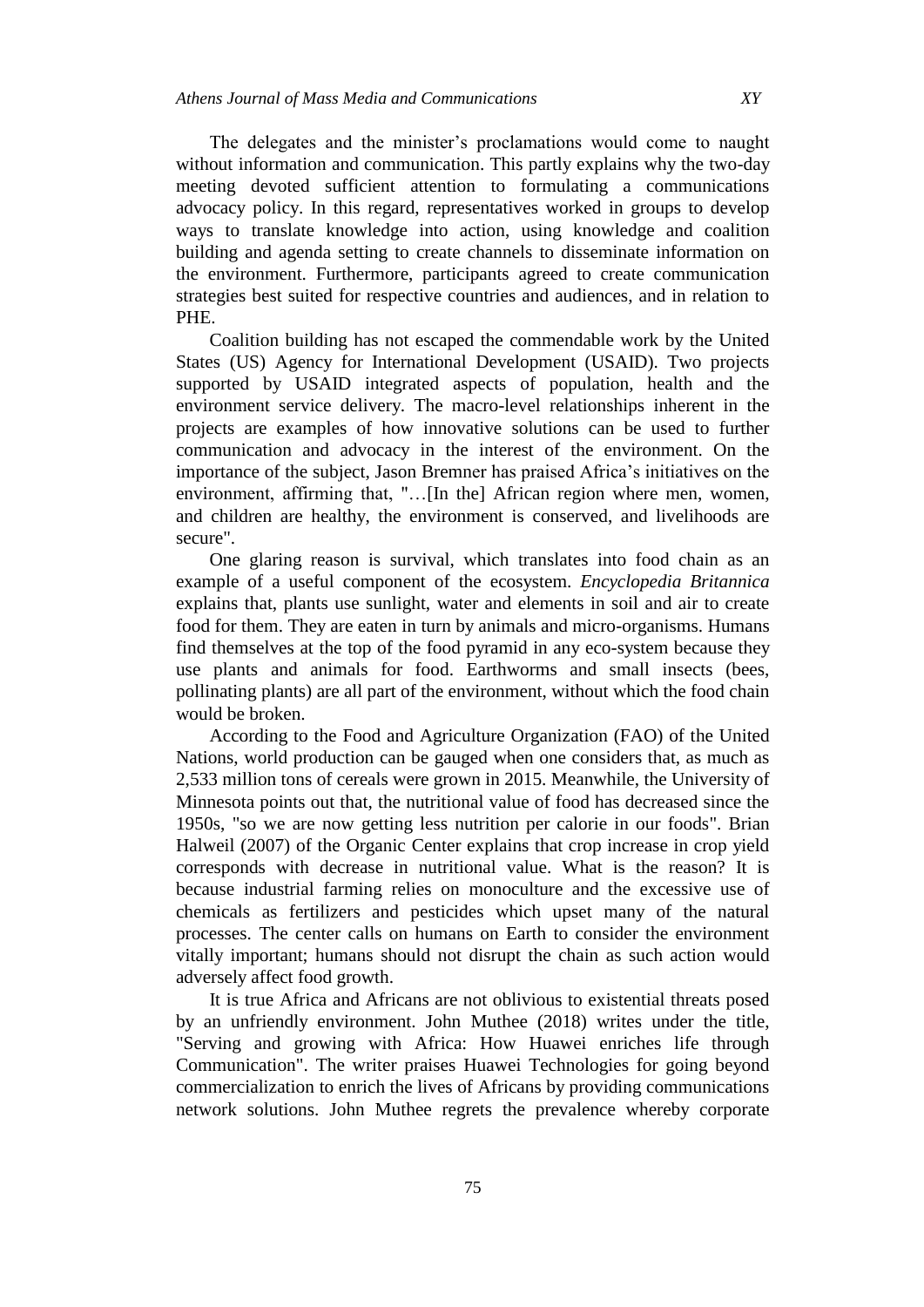$\overline{a}$ 

profits have relegated human service to irrelevant doldrums, commending the telecommunications company on "enriching the life of Africans with the diversified communication services offered by affiliate telecom companies". The writer notes that, Huawei is pursuing a mission to address the economic and geographic imbalance by bridging the digital divide through empowerment of local telecommunication expertise.

It is to this end that Huawei has successfully customized competitive telecommunications solutions and given African populations the rare opportunity to take part in the information society and to enable citizens to acquire training and technological know-how. In this regard, Huawei has set up six training centers in Africa which have thus far graduated over 12,000 technical experts to serve in community centers.

As for the environment, the writer recognizes a noteworthy trio, that is, Green Huawei, Green Communication and Green World. It is not only functional, but also well established that environmental deterioration and accelerated global warming has surfaced as issues for mankind. Telecommunication technologies have contributed not only to reduced energy consumption, but also carbon reductions in dioxide emissions since telephone calls and teleconferences have since eliminated non-essential travel.

Huawei's goal resides in its trio: Green Huawei, Green Communications and Green World). To enhance this goal, the company has established branch offices in more than 40 African countries that include sales and services, technical and manufacturing centers. These initiatives have led to the hiring of talented Africans to enter the field of communication, and are charged with conceptualizing and disseminating information on environmental protection.

Indeed, the road to environmental protection starts with education. Professor Helen Correll teaches Environmental Communications at Metropolitan State University (member of Minnesota State University System). According to the syllabus, the "course focuses on environmental communication which encompasses a multidisciplinary viewpoint". The course attempts to enable students to understand how environmental issues and conflicts develop; the values underlying the perspectives on these issues; and the scientific and technical information involved in understanding environmental communication.

"We also look at how environmental values can be conveyed throughout a variety of media", says Dr. Correll on the syllabus<sup>2</sup>. The professor states course objectives as follows:

- Understand the complexities of environmental issues;
- Analyze the underlying values that propel disagreements;
- Understand the role of scientific and technical writing in environmental issues; and

<sup>&</sup>lt;sup>2</sup>Correll, H. (N.D.). Environmental Communication Course Syllabus. Retrieved from https://theieca.org/ sites/default/files/syllabi/correll.pdf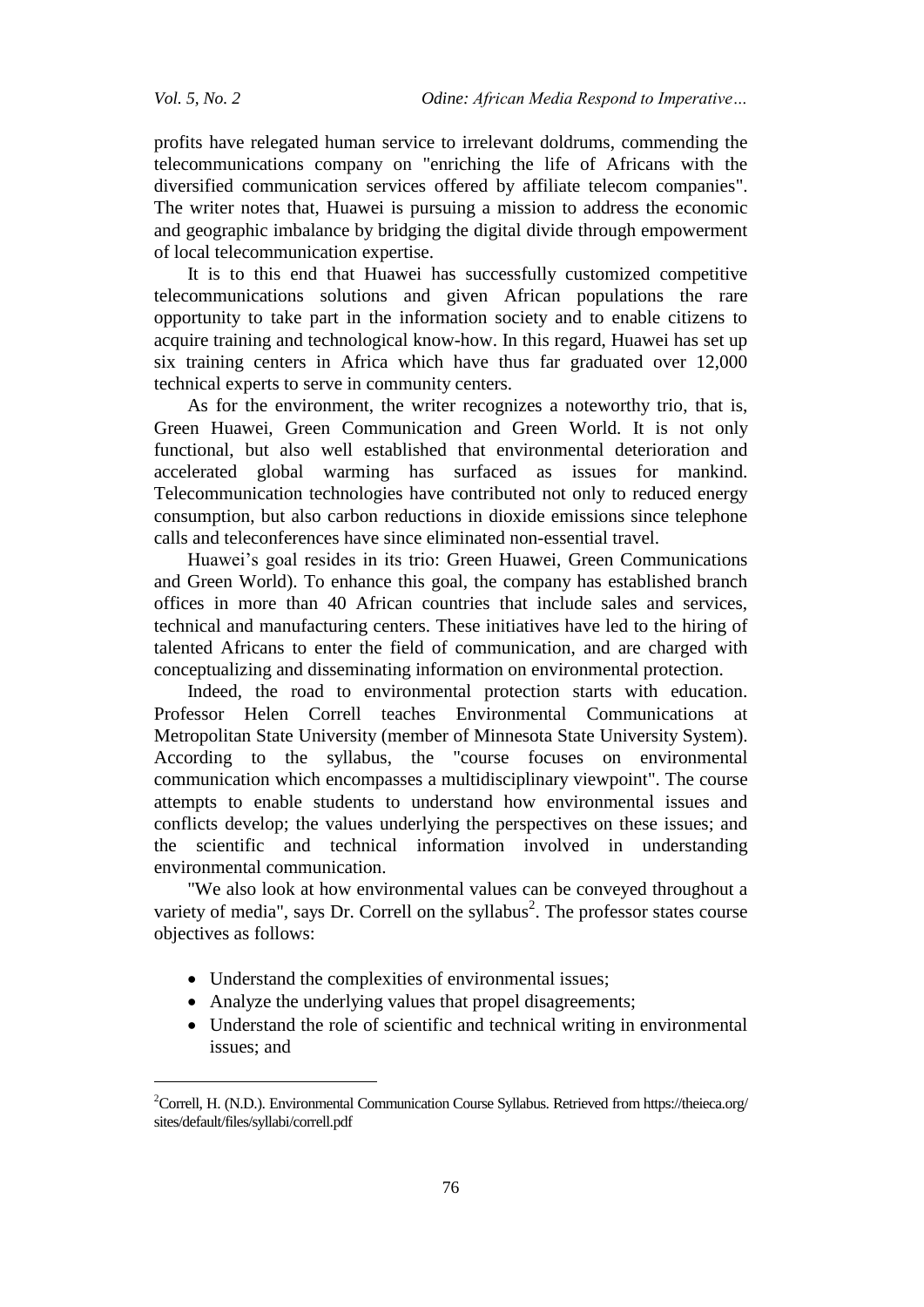Establish guidelines for affective environmental communication.

Course procedure does include discussion on various environmental communication issues, with students contributing mostly to the discussion. The weekly class meeting covers a specific issue following prior preparation by students based on assigned readings. Projects include individual annotated bibliography of about 20 to 25 entries on a topic of their choice in environmental communication, with sufficient copies to share with class mates. A final requirement is a graduate project or research paper synthesizing what the student has learned in the course. The paper consulted books, journal articles and magazines on the subject under investigation. Relevant online sources form part of the research effort. These secondary sources are used for purposes of interpretation and analysis.

A number of research topics are then considered. Topic one lays down the case for Africa's environment. Topic two looks at communicating environmental risk. Topic three studies the raison d'être of environmental communication. And topic four assesses youth relationship with environmental communication.

Topic one lays out a comprehensive and integrated analysis of the continent's environment, equally noting the complex interplay between natural events and the impact of human actions on the environment. Topic two describes a case involving risk management and how the risk was communicated to stakeholders and the people whose habitat was affected. Topic three deals with the imperative to prevent the ruin of mankind's ecosystem, let alone impending perils to humans and youth to whom the future belongs. And topic four highlights the need to create environmental communication awareness among the youth.

# **Literature Review**

# **Environmental Degradation in Africa**

One would tend to think conventionalism would be on mankind's side when the environment is concerned. However, torture and desperation proliferate to wreak havoc on even the frail and helpless. James Wolfensohn (1999) comments: "Seeking equity when government is riddled with corruption and has inefficient and untrained officials is an objective that will never be realized". The front page of the article, "The Chad Cameroon Oil and Pipeline Project: Putting People and the Environment at Risk", shows a man [photo by Korina Horta] in his mid-thirties.

In his hands are a wooden bow and arrow. He is standing in the middle of a dirt road lined on both sides with dust-laden shrubs, green grass and bushes. The man is wearing a wrinkled brown shirt, standing in the middle of a dirt road, with the back against the green vegetation. He is without shoes; his feet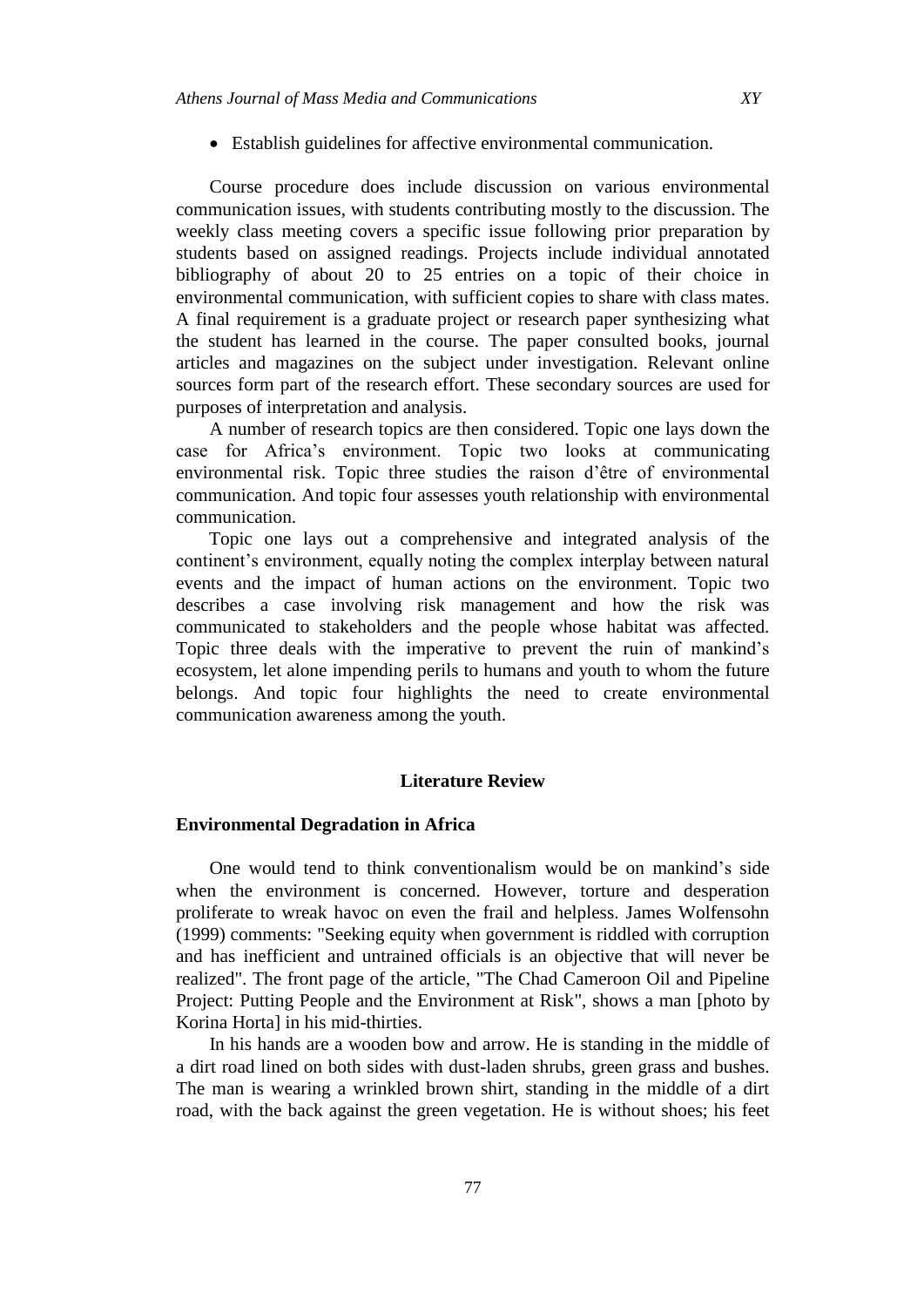and toes show accumulated dust and sand. The man's long-sleeved jacket holds on; his left shoulder saddled with a bag. His face is solemn, polite, but stern, as if to say, "What's next for me?" or "Do I have a future?" It is a calculation in view of desperation, as if to exhibit the rock-bottom of his fate or life's gloomy outlook. The man is an example of the environmental degradation that continues to plague Africa's populations.

In 1999, the Environmental Defense Fund reported the Chad Cameroon Oil and Pipeline Project would construct 300 oil wells in the Doha fields of Southern Chad; construct a 650-mile pipeline from Doha through Cameroon to the Atlantic; build a marine pipeline at Kribi to a floating storage offloading (FSO) vessel; and produce 225,000 barrels per day. The final project's financial arrangements placed Exxon-Mobile to earn 40 percent, while ELF (French company) stood to earn 20 percent. Esso, a European conglomerate, came in much lower. The total estimated cost of the oil project was \$3.5 billion. According to Amnesty International, the Chadian government was responsible for killing hundreds of civilians in the oil-producing region, and for the disappearance and murder of civilians while in police custody.

Access to information on the environmental degradation in the region have been dismissed or marginalized by the Chadian and Cameroon governments. Critical, too, is lack of information on compensation for farmers who have lost trees and crops as part of the project. In Cameroon, it was only after years of criticism that the compensation rate for one mango tree jumped from mere \$6.58 to \$9,400. The environmental degradation of the mango tree is economically ruinous since it takes three- to five-years, from when it is planted to the time it bears fruit. In their mostly rural and land-locked communities, one step forward is to educate Africa's population on their environment.

# **Environmental Awareness through Education**

Education, therefore, stands to play a major role in Africa's environmental communication. From a positive viewpoint, the Stockholm Challenge is entitled, "Awareness raising and education about Africa Environmental Justice and Sustainable Development Challenges (1995-2011)<sup>13</sup>. Besides addressing concerns embedded in the title, the organization serves a dual purpose. First, it serves as a tool to communicate to the international community with the purpose of raising awareness about Africa's environmental challenges. Second, it has as a goal to combat poverty by promoting socio-economic development. How can this be achieved?

The unit organizes public education and is creating awareness through Internet using online groups, newsletters, bulletins, blogs, conferences and websites. These channels of communication are used to disseminate and facilitate information exchange, as well as debate and learning. Meanwhile, Millennium Development Goals is an agenda of the Stockholm Challenge. It is

<sup>3</sup> https://sustainabledevelopment.un.org/topics/africa/decisions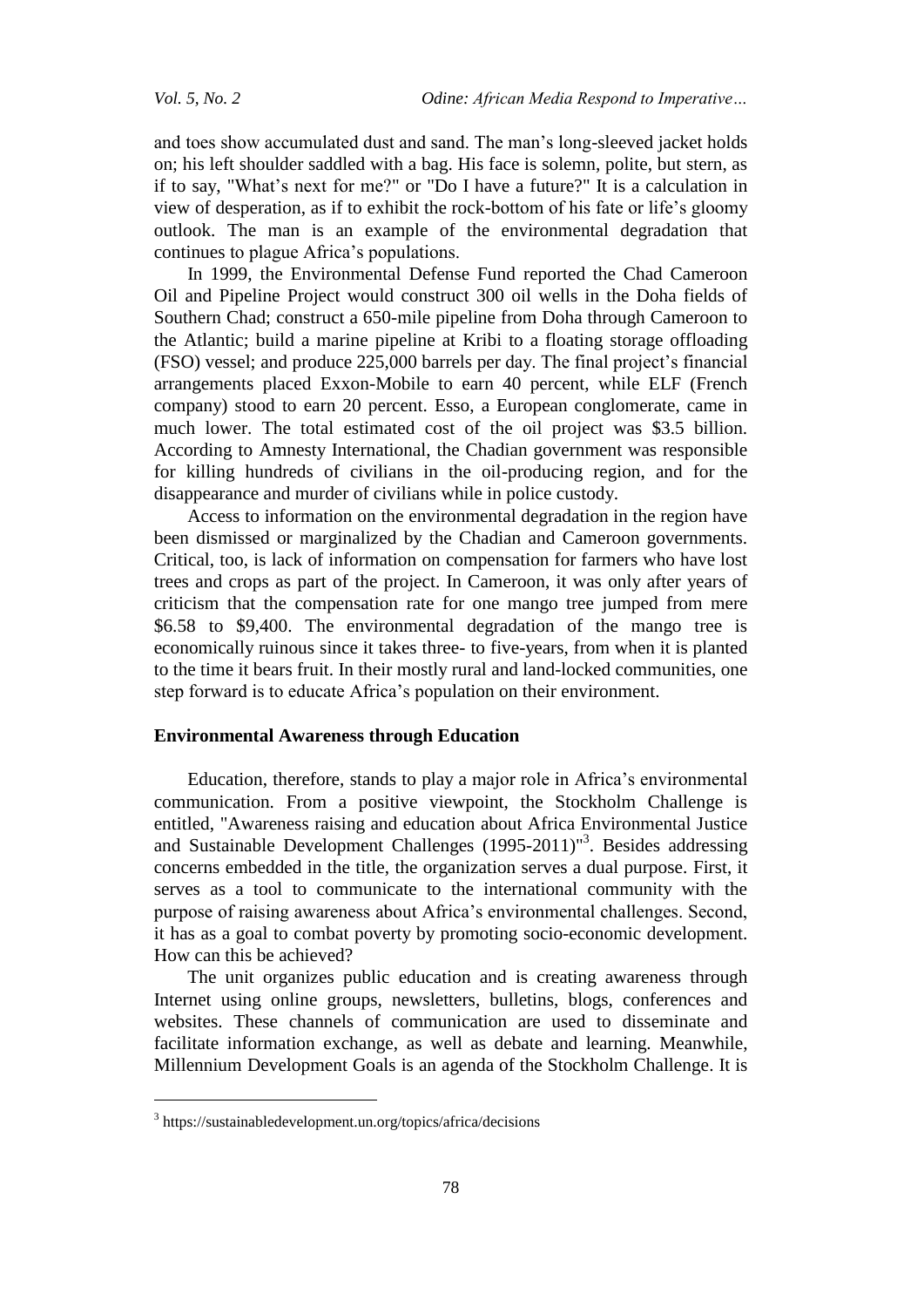intended to address the environment, natural resource management, sustainable development and climate change in Africa. Additionally, the goals for education, communication and awareness involve discussion and exchange of ideas, experiences, news, case studies, policies and practices as they related to the environment and sustainable development.

At this juncture, about 500 African countries and non-governmental organizations (NGOs) take advantage of the program's work. Boykoff and Roberts (2007) embrace history. The authors assert that, international and domestic environmental policy began in the mid-1980s. These activities were championed by the International Council of Scientific Unions (ICSU), the United Nations Environmental Program (UNEP) and the World Meteorological Organization (WMO).

Consequently, content meant for mass dissemination cannot ignore harnessing information communication technology (ICT). It cannot be denied that, the well-known digital divide has resulted in a lack of access to information among African populations. Hence, the gap between developed and developing countries to obtain and utilize information has widened. Consequently, the lack of information remains a major hindrance to economic, scientific and technological development in Africa. The lack of Internet service and other channels of information, at home or work, has had retrogressive consequences on the continent. Moreover, there are no community libraries; books are expensive; and it is hard to find publications that focus on environmental communication. Notwithstanding, many people rely on Internet connections in the cafés or public places.

At a time when other nations are bombarded with information and related technology, a typical African is starved of information. To alleviate the status quo, the Stockholm Challenge has taken certain steps to provide communication and to create awareness. These steps include collecting, editing and distributing information to e-groups and e-newsletters; updating and maintaining a website to disseminate information on case studies, links, experiences, ideas on environmental communication; as well as managing information technology e-mail groups and e-newsletters using text and HTML, Blogger, Microsoft Word, Excel, Publisher and InDesign.

The important role of environmental communication is more apparent in view of the absolute certainty of the role and livelihood of future generations. In this context, youth's interdisciplinary education assures that information is conceptualized and managed and disseminated to a pluralism of audiences with a view to maintaining an eco-friendly environment. According to the University of Wisconsin (Oshkosh), "Environmental communication pertains to any profession which communicates an environmental or scientific message. This message can range from conservation of resources, promotion of products, to education about community programs". Quite often, the environment's natural resources are depleted, leaving behind an array of insurmountable problems ranging from mankind's substance to survival. These conditions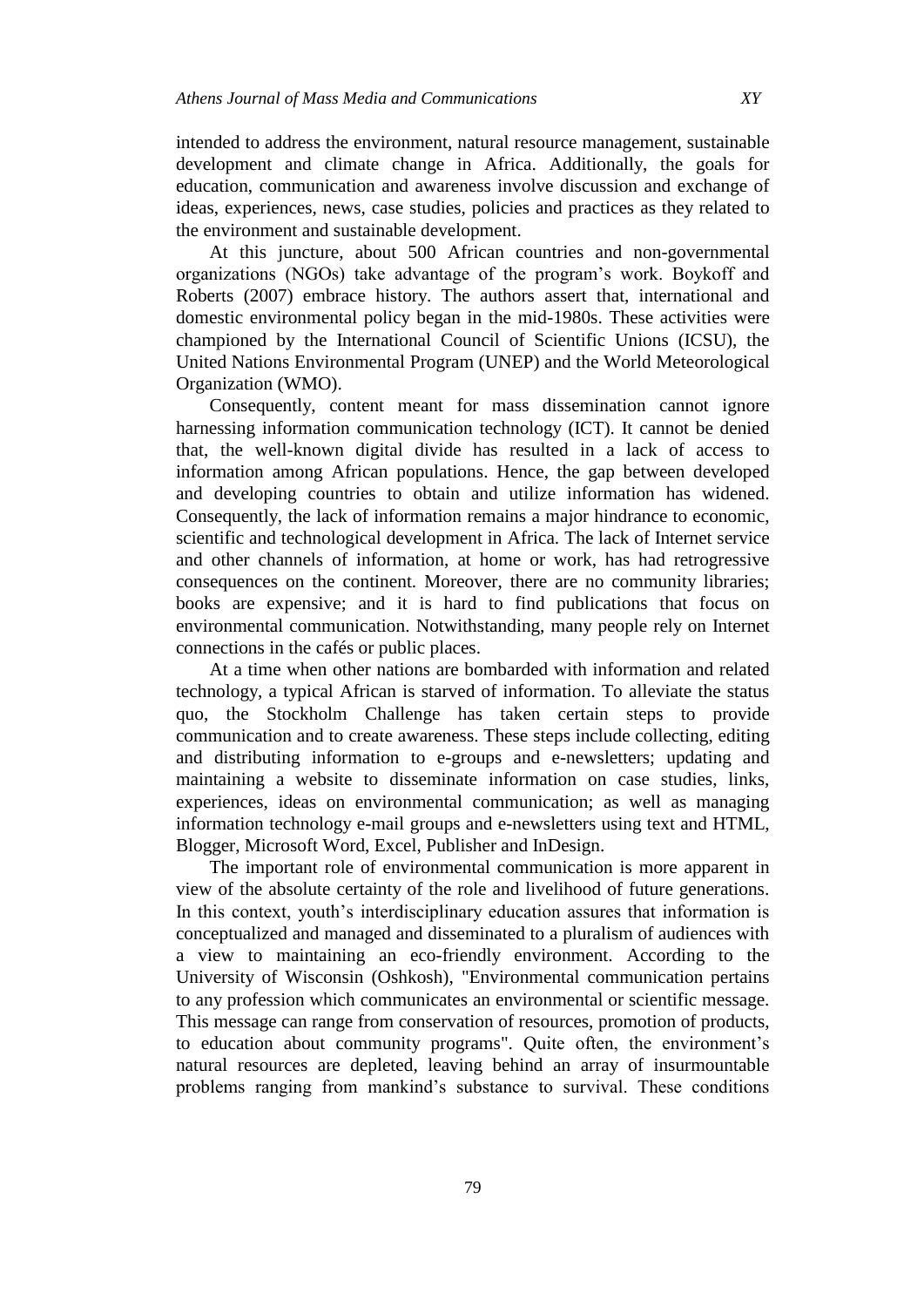*Vol. 5, No. 2 Odine: African Media Respond to Imperative…*

require information know-how to counter conflicting propagandistic environmental communication by sophisticated professionals.

The university's curriculum recognizes that, effective communication of any environmental message can determine the fate of an environmental campaign at the local, regional or national level.

A simple question is: "What do those in environmental communication do?" Actually, environmental communicators do the following:

- Communicate the importance of conservation to the public, governmental agencies and private corporations;
- Convey the responsible agency's commitment to good environmental stewardship;
- Persuade others of the need for compliance with environmental regulations;
- Share information with media about environmental issues;
- Write speeches on the virtues of a healthy environmental; and
- Help sell environmentally-safe products.

Certain skills are necessary to be an effective environmental communicator. These include:

- public speaking: the ability to articulate views efficiently and positively in various formats, including a speech, panel, debate, and group discussion;
- writing skills: effective and efficient writing;
- interpersonal skills: conflict resolution, negotiation, and community building, and) computer skills: not only word-processing, but also spread sheets and computer presentation (PowerPoint).

Qualities include the ability to convey information in a clear and efficient way while demonstrating care for the environment; ability to understand multiple and opposing viewpoints and responding to them in an informed, clear way; and a strong commitment to the well-being of the environment, plus a strong desire to work against those who are destructive of nature.

# **Network for Environmental Communication**

The thrust in environmental communication is recognizing that ICT cannot do it alone. ICT is to work in partnership with other types of media or channels. There is an adage that one medium complements another. As deity would will it, the United Nations Environment Program (UNEP) is headquartered in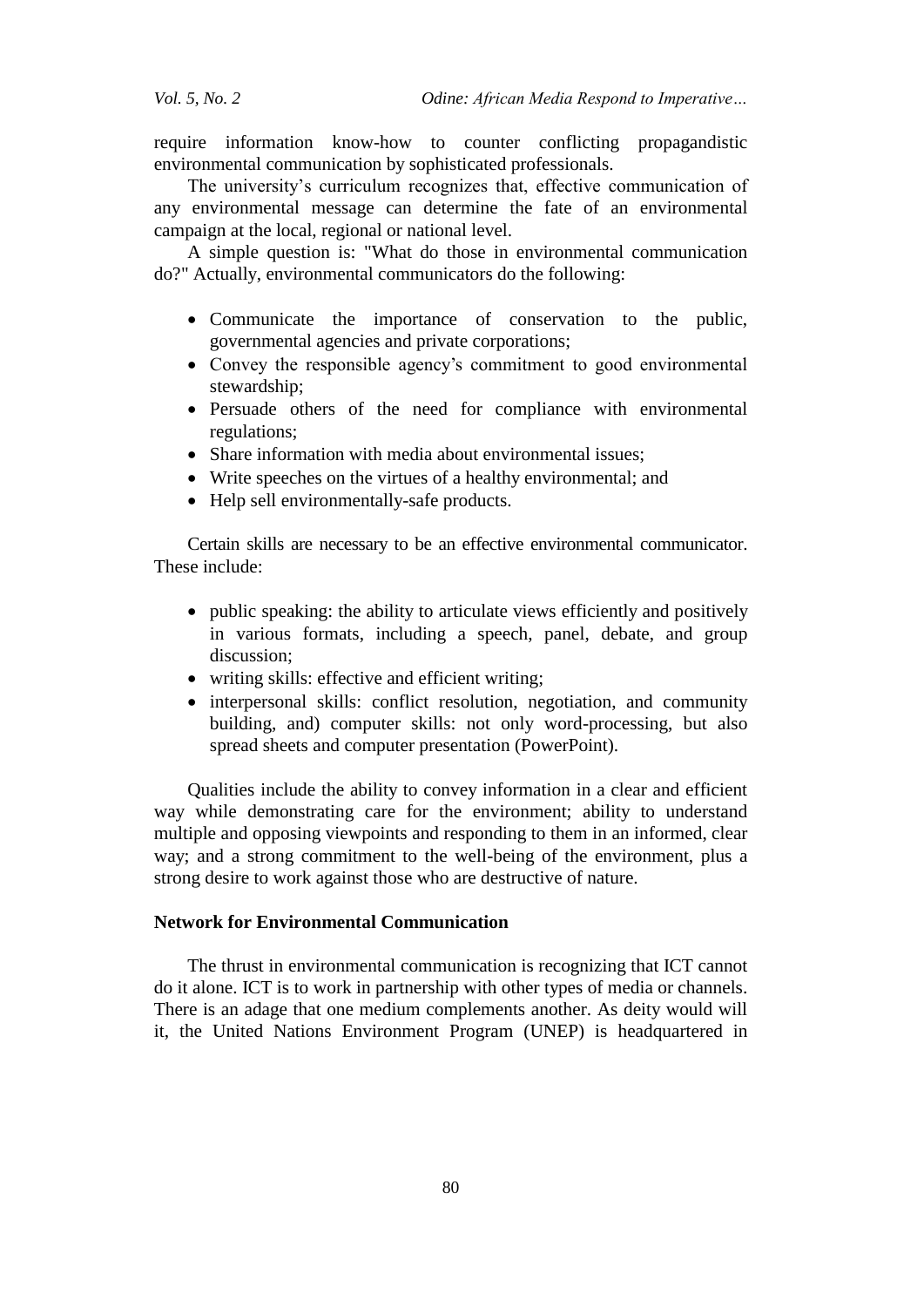Nairobi, Kenya. In a press release on 20 September  $2017<sup>4</sup>$ , under the caption, "UN Environment and Discovery Communications Partner to Engage World on Environmental Action", UNEP announced a dynamic partnership to bring about awareness regarding the planet's most pressing environmental challenges and to highlight innovative solutions to address them.

The UN agency has developed strategies to develop original content on the environment with a view to encouraging individuals and communities to make a difference in utilizing content for dissemination using digital and social media, including Discovery Channels and UN media apparatus. "Together with the UN, Discovery will use its global platforms to amplify our share stories and message around the world and make a lasting difference for our planet", said Erik Solheim, head of UNEP<sup>5</sup>.

# **Findings**

# **The Case for Africa's Environment**

 $\overline{a}$ 

The paper on environmental communication is likely to add to the urgency of addressing issues of grave concern to the environment which, after all, is habitat to natural resources, mankind and animals. It is, therefore, no surprise that, the Environment Outlook  $(ABO)^6$  report lays out a comprehensive, integrated analysis of the continent's environment. The report contains a detailed analysis of the state of the environment in Africa, indicating discernible trends. It equally notes the complex interplay between natural events and the impact of human actions on the environment. Contextually, AEO (2013) analyzes the effects of environmental change in terms of human vulnerability and security. In so doing, it presents a set of circumstances on Africa's environmental outlook and makes recommendations for policy actions:

- Atmosphere: Africa is vulnerable to climate variability and climate change. Variations in rainfall have resulted in drought and flooding, sometimes with disastrous consequences for populations and the environment;
- Biodiversity: Africa's biological resources are declining rapidly as a result of habitat loss, overharvesting of selected resources and illegal activities. Although formal protection has been strengthened at the national and international levels over the past 30 years, additional

<sup>5</sup>Eric Solheim is an official at UN Environmental Protection Program in Nairobi, Kenya.

<sup>4</sup>UNEP (2017, September 20). Retrieved from https://corporate.discovery.com/discovery-new sroom/un-environment-and-discovery-communications-partner-to-engage-world-on-environm ental-action/

<sup>6</sup>Africa Environmental Outlook (AEO), (2013). Retrieved from https://www.unenvironment.org/ resources/report/african-environment-outlook-3-aeo-3-summary-policy-makers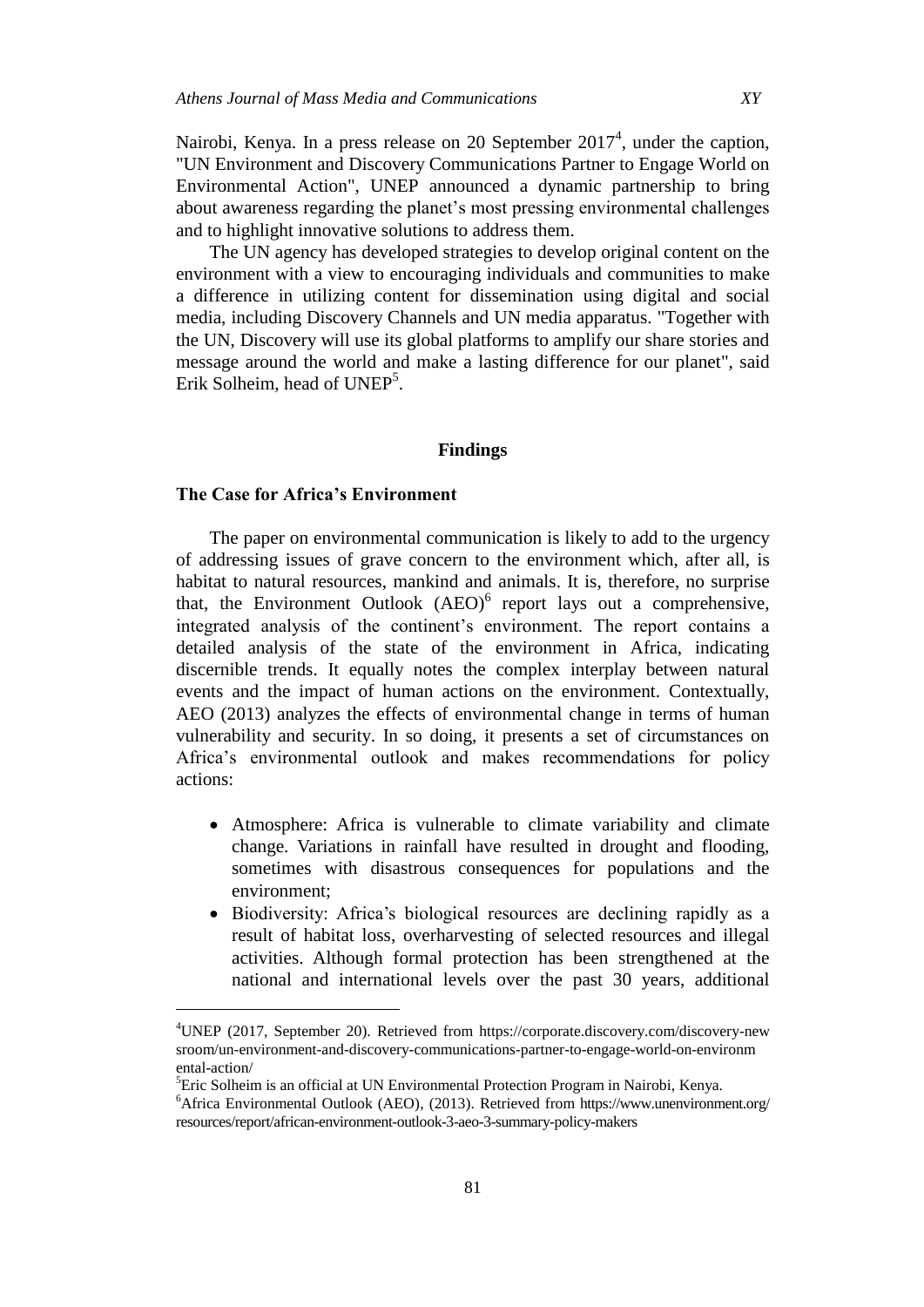$\overline{a}$ 

measures are required, particularly as it relates to indigenous knowledge and involvement of stakeholders;

- Coastal and marine habitats: Overharvesting of Africa's coastal resources and poor inland management is unfriendly to the environment; oil pollution is a threat to resources, habitats and economies located along the African coastline;
- Forests: Africa has the world's fastest deforestation growth rate. This has caused loss of resources, imperiled livelihoods, energy dependence and threatened alternative energy sources;
- Fresh and Clean water: Unavailability of fresh and clean water remains a limiting factor for development in Africa. The condition constraints food production and industrial activities, contributing significantly to the burden of disease;
- Land: Degradation of soil and vegetation is largely due to increased population pressures. Thus, inequitable land access has brought about poverty; decline in agricultural yields and food security; and an increased potential for conflict; and
- Urbanization: Although most Africans live in rural areas, the continent's rate of urbanization is among the highest in the world. Poor economic growth, coupled with low investment in infrastructure, has impeded the provision of housing and basic services in urban areas.

Even a young nation such as South Africa recognizes the need to urbanize as part of a national plan to improve the environment for human life and future generations. Five years after independence in 1994, and the birth of a non-racial and apartheid-free democracy, the Minister of Environmental Affairs and Tourism, Mohammed Valli Moosa<sup>7</sup>, regrets that 20 percent of the country's population lives in poverty. Many of the households in this category do without pipe-borne water, adequate sanitation, waste disposal services, let alone limited access to health care and education. "In contrast, the wealthiest ten percent of South Africans account for 35 percent of all expenditure. They use many more resources and create more waste", said the minister on 26 October 1999.

The minister was adamant about the imperative for a healthy environment capable of supplying raw materials, absorb and tear waste products, while maintaining a free flow of clean water, soil preservation and air quality. As articulated by Moosa, the essentials to a healthy environment are food security, water provision and climate sustainability. These essentials depend on functioning ecosystems; acceptable levels of biodiversity; sustainable rates of resource extraction and minimal production of waste and pollution.

Coming to the rescue of the environment, the minister announced the launching the State of Environment Reporting in South Africa. It is a crafted plan to improve access to environmental information. Although the plan is still

<sup>7</sup>Moosa, Valli is former Minister of Environmental Affairs and Tourism. https://corporate.sunin ternational.com/about/directors/valli-moosa/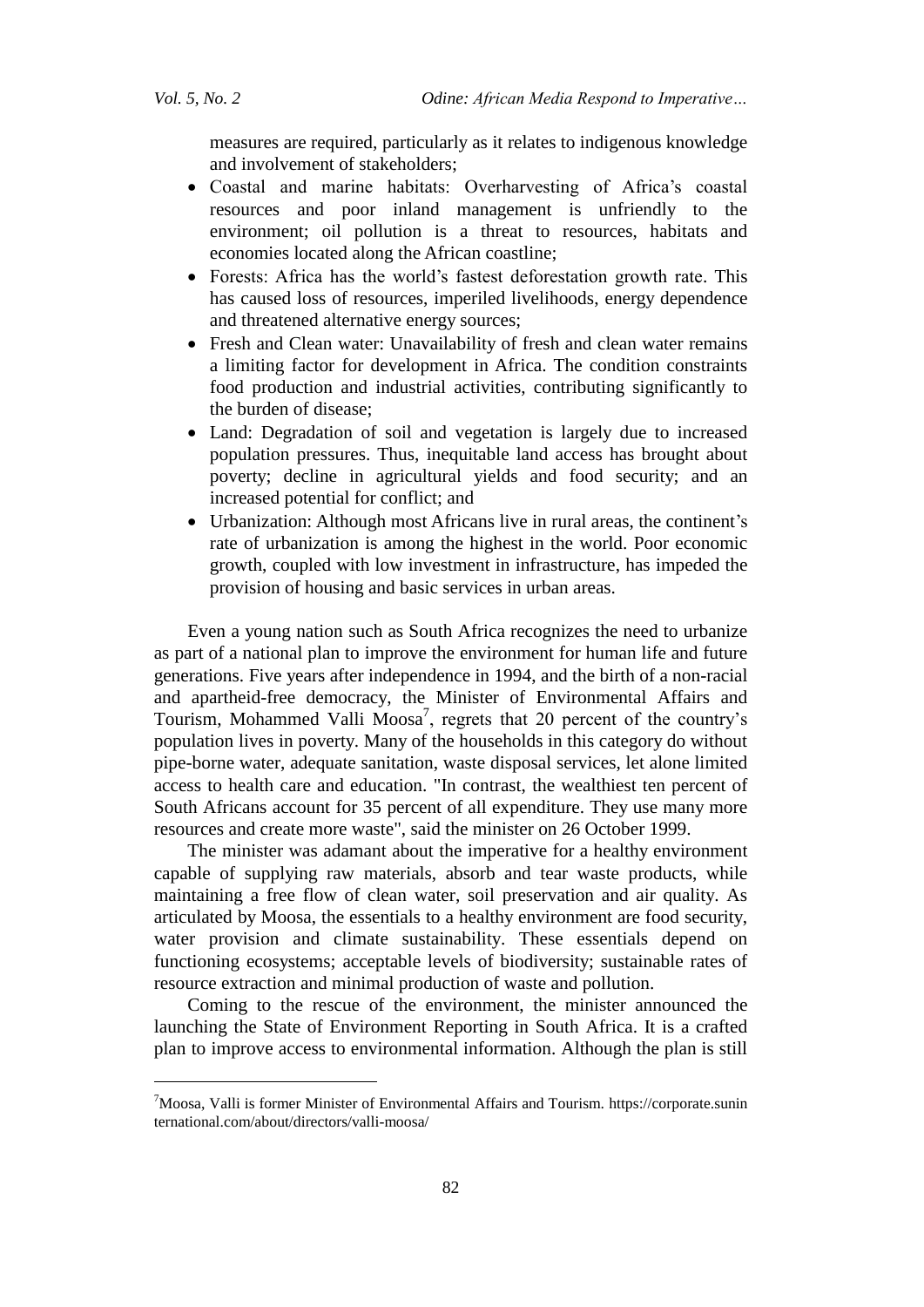in its early stages, Minister Moosa is optimistic: "We are able to provide information on national environmental issues, select local environmental issues and make comparisons between them and with other countries and cities around the world".

However, information can only be effective if it is supported by other mechanisms, including the capacity of decision makers and financial resources to monitor environmental conditions and implement intervention strategies. South Africa's plan on information for the environment is the first, and only, on the continent. The minister's core message is direct: "…We are giving the people of this country [South Africa] access to a very powerful tool: the knowledge of the environment in which they live and work".

Knowledge of the environment is not unrelated to the poverty of most African populations. It is related to their dependence on natural resources, despite their vulnerability to environmental vicissitudes. For more than 40 years, poverty has continued to worsen in Africa and the region's environment has also deteriorated. As a result, Africans find themselves more vulnerable to environmental change.

If there is a puzzle for Africa, it is untangling the intricacies embedded in wonders of encoder-message-decoder that is encapsulated in the practice of effective communication. As a matter of fact, it is all about environmental communication, without which the plight facing the African environment will remain unchecked. This is why the media must disseminate information on the environmental. Accordingly, information is to be targeted toward diverse audiences, governments and related organizations. Communication promises to play an important role by highlighting environmental risk.

## **Communicating Environmental Risk**

Environmental risks are commonplace in rural and urban settings of Africa. Undoubtedly, the risks bring to light a multiplicity of conditions which are harmful and sometimes insurmountable. Bussotti (2014) writes in, "Environment Risk Management and Communication in an African Context: The Case of the Mozal bypass in Mozambique". The writer describes a case involving risk management and how the risk was communicated to stakeholders and the people whose habitat was threatened. Bussotti discusses Mozal, a short form for Mozambique Aluminum. Essentially, Mozal is one of the largest multinational corporations operating in Mozambique.

Not surprising, the national aluminum company is a gigantic entity. It is also manifested in the Mozal Association of Community Development. By virtue of its association, Mozal takes on development initiatives on one hand, and shepherds environmental communication on the other. Today, Mozambique ranks as the world's fifth largest producer of aluminum, amassing wholesome wealth into the country's treasury. In 2010, Mozal decided to construct a "bypass" at its two Fume Treatment Centers.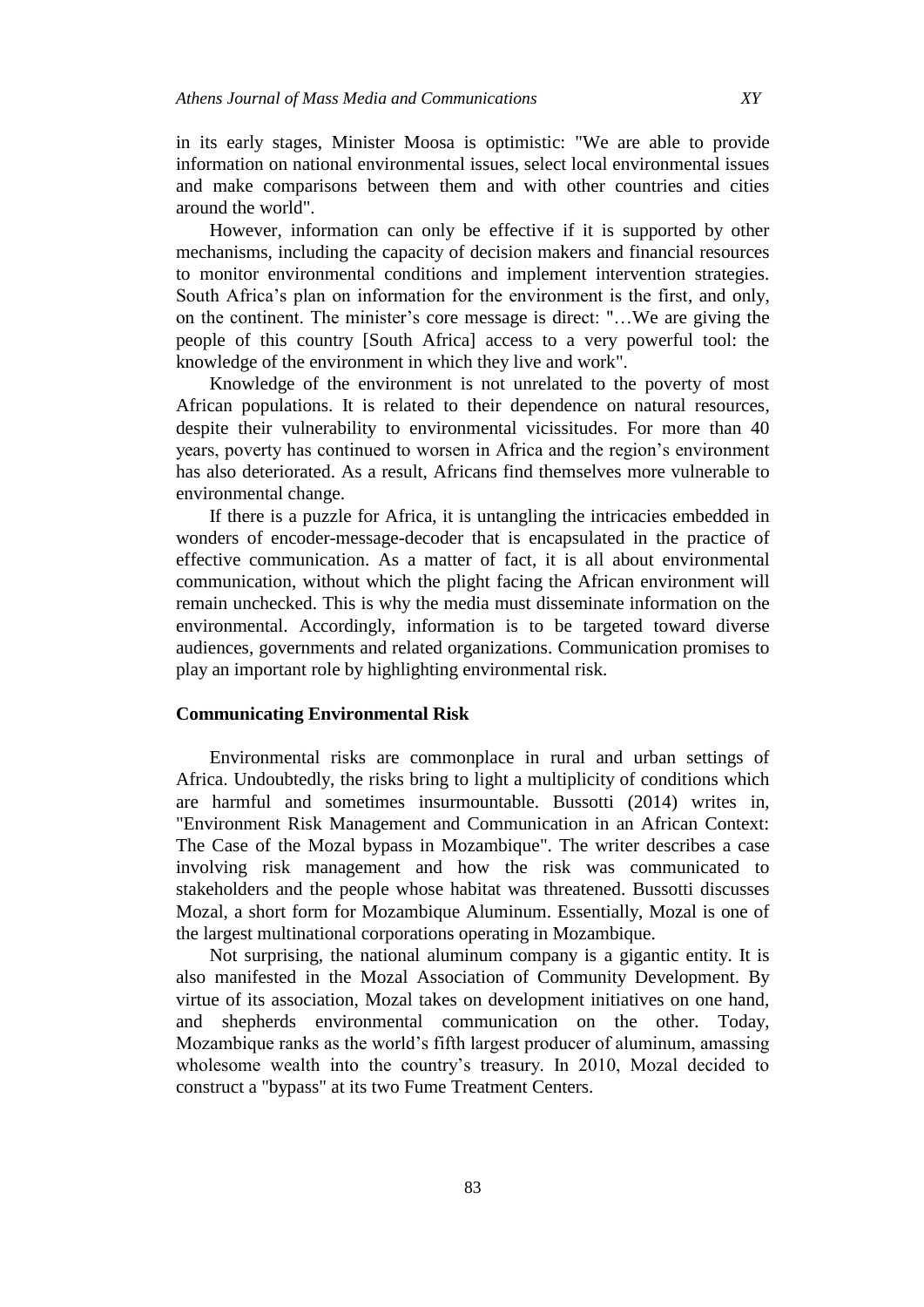$\overline{a}$ 

For two months, the aluminum giant was generously authorized to discharge emissions into the air without using filters, causing harm to human health. Bussotti's writing seeks to understand how the various parties involved acted to prevent, first, the man-created environmental hazard, and second, how Mozal managed and communicated the risk to the populations. The author analyzes the debate on risk communication in Mozambique.

Mozal's management has always ignored the principles of modern communication in relation to environmental risk. Within the corporation, management made choices that favored a "worker elite" capable to absorb the ideas and procedures imposed based on Best Operation Proceedings (BOP). The objective was to inculcate a mentality of prevention stemmed from the conviction that, the technology that was used by the modern company would render "zero harm". This incredible explanation created a dichotomy.

There were those in the country who saw Mozal's investment as important and strategic for the future of Mozambique; others saw that the environmental malaise brought about by the "bypass" was particularly serious, compared to the benefits for the local economy. Obviously, a debate with opposing views had ensued, placing the media directly at the center. The daily paper, *Noticías*, has a history of always portraying Mozal as a national company that greatly contributes to the development of Mozambique. Nevertheless, polemic questions of an ecological nature regarding the bypass have not been suppressed.

Ardent critic and Green Party leader, Guimarãs Mahota, was rarely brave. The politician accused Mozal of perpetuating an "environmental catastrophe", pointing out that the government lacked moral environmental standing, let alone ecological ethics as evidenced by its silence on the matter. Certain voices declared that the government was Mozal's megaphone; other voices decried that the right to access information was systemically denied to citizens in favor of unclear interests. The Compliance Advisory (CAO) Ombudsman, read, "Once more the main obstacle…was the very poor flow of information and the communication of risk adopted by Mozal".

The following shows reportage on the bypass environmental disaster in the Mozambican press:

- *Noticiãs*<sup>8</sup>: Portrayed the bypass as a controlled operation, never making it clear that it has arisen from an unpredictable and unpredicted technological accident. The instances when it used a more deserving tone was when it covered the political debates. It presented the opponents as irrational and stopping or slowing down the country's development;
- $\bullet$  *O* País<sup>9</sup>: Presented the environmental risks deriving from the Mozal bypass in a different light. The privately-owned paper associated

<sup>8</sup>*Noticiãs* is a Mozambique newspaper. Available online at http://www.jornalnoticias.co.mz <sup>9</sup>*O País* is a Mozambique newspaper. Available online at http://opais.sapo.mz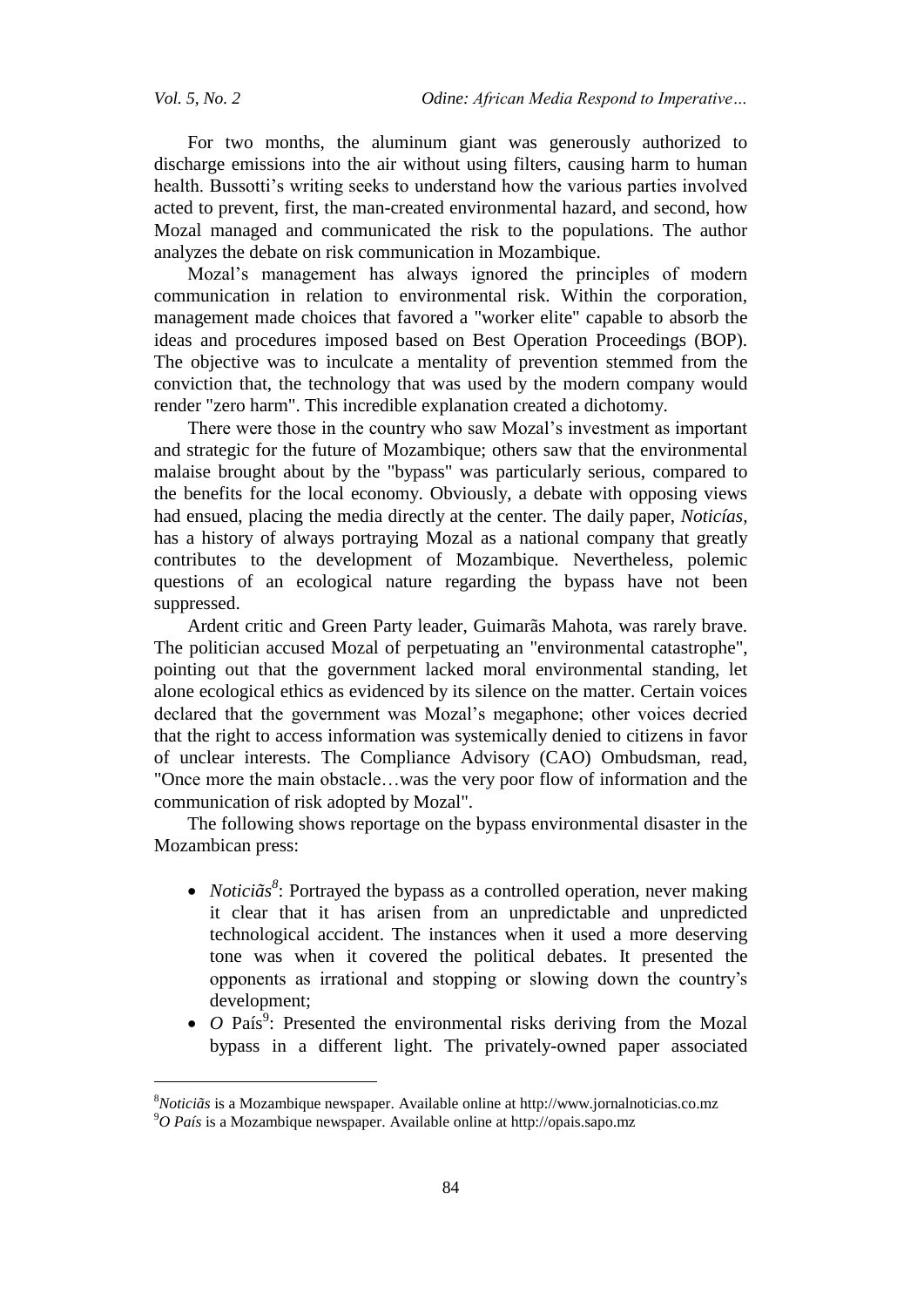Mozal's position with that of the Mozambican government. It mocked and ridiculed the weakness of the latter. The paper's headlines were bombastic, as were the editorials;

• The Weekly *A Verdade<sup>10</sup>*: Published nineteen articles on the bypass between July 2010 and 9 November 2011. The paper hardly published articles. Instead, it republished stories from other media, and usually with no comments made. Majority of articles were press releases.

# **Raison d'Être of Environmental Communication**

There is good and evil on earth. So, too, is there right and wrong. And, then, there is "The Right and the Good", as McEwen (2014) puts it. The author says communication is at the heart of what we humans do in our personal and professional lives. This, says the author, leads humans to reach a better understanding of social practices, institutions and policies that shape the world we live in.

And since communication helps us understand the world, the author goes on, the difference between "The Right and The Good" messages is relevance when it comes to environmental communication. McEwen refers to the concept of what one should do; it is really about persuading someone to change behavior or act in a certain way. Preventing the ruin of mankind's ecosystems is something that involves everyone, including children. To this end, mankind's environmental decision-making is based on what is considered Right and Good.

In keeping with "right and good", humans first lived harmoniously with nature, even when early man lived in caves while hunting and gathering as means of survival. Needless to say, man caused little or no damage or harm to the environment. Waste or pollutants were purely natural, widely spread and easily absorbed. But as human numbers increased, food surpluses were stored or traded for protection or goods; people interacted and societies expended; cultures organized; and populations grew with prosperity. Eventually, a multiplicity of humans overcame resources.

These apparent life-threatening conditions prompted Paul and Anne Ehrlich (1990) to write and publish the book, "The Population Explosion". The book describes how the earth's population grows by 95 million people a year. Consequently, the planet's resources are dwindling rapidly, causing famine, global warming, acid rain and other major problems. The authors elaborate the "immediate action that will lessen the threat of ruin and begin to build a more peaceful, sane and secure world". It is critical that the threat posed by environmental abuse, or neglect to communicate same to the youth, be made a priority.

<sup>10</sup>*A Verdade* is a Mozambique newspaper. Available online at http://www.verdade.co.mz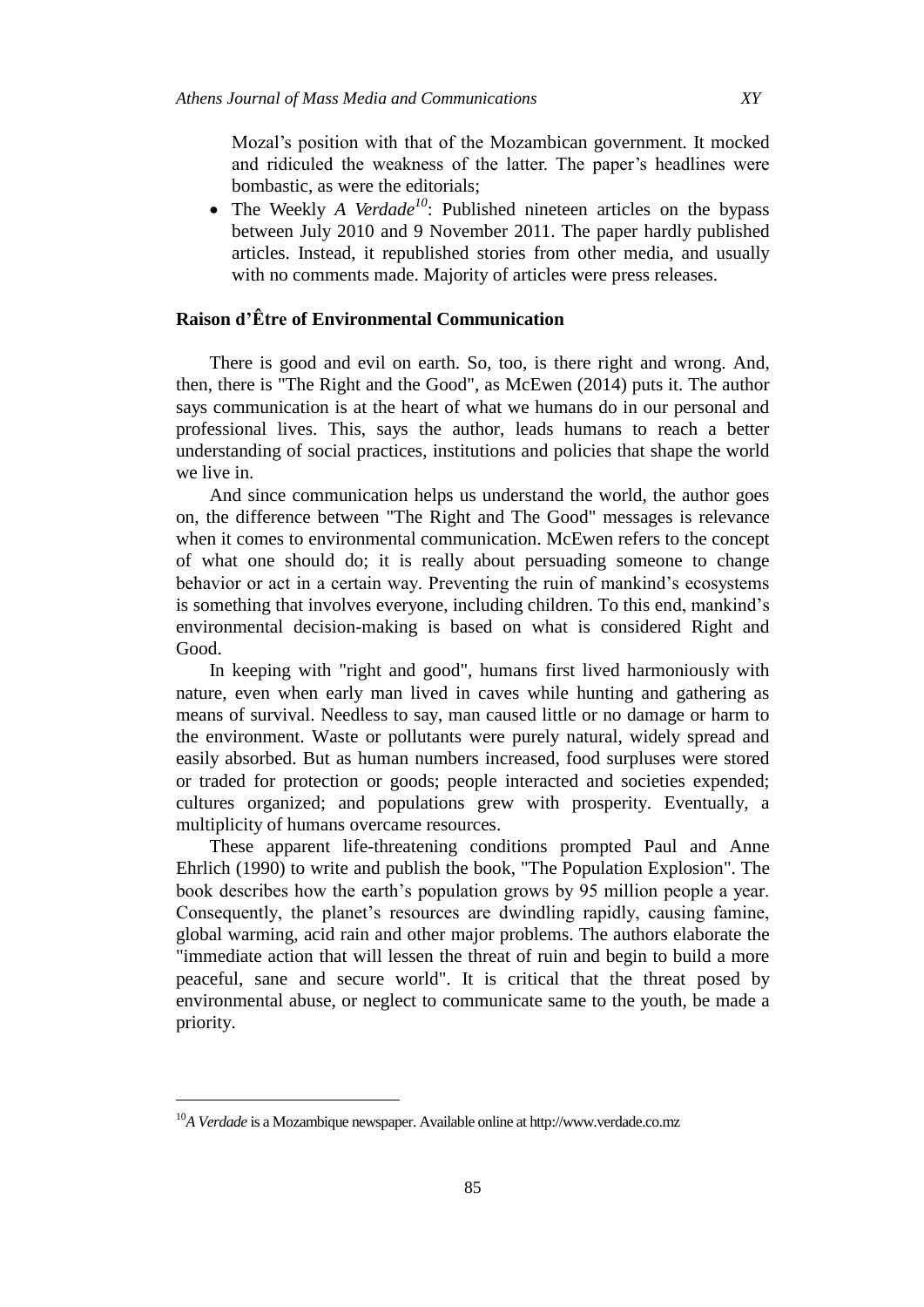# **Youth Relationship with Environmental Communication**

That the Mozambican press provided extensive coverage on a controversial life-threatening environmental issue is not commonplace in Mozambique. In fact, interest in issues about the environment transcends African borders, after all the youth are tomorrow's leaders and the next generation belongs to them. It is not surprising, therefore, that the UN declared 2000-2015 the decade of Education for Sustainable Development. Of significance is that, the international declaration emphasized the need to closely connect environmental communication and the younger generation. To amplify the point, the UN declared 2010 as the International Youth Year, which proclaimed the world organization to enhance youth power in tackling current challenges of humankind.

The UN's action was further propelled by the recognition that young people have a dual role in getting environmental messages through the society. On one hand, the youth can act as effective intermediaries, transmitting environmental messages to their families and they represent the adults; and on the other hand, youth are tomorrow's citizens, consumers and workers. EECN Newsflash, in, "Framing environmental communication and youth", calls on teachers and communicators to help children hold a common definition and apply same values to sustainability; underline the idea that action triggers change, instead of deterministic worldview; try to generate a balance between passionate commitment and critical thinking; and to help youth become actioncompetent for sustainable development.

This is consistent with the view that the future will be a different nature and that young people hold the strings of defining it. In Argentina, an interesting initiative is the UN-Habitat Best Practices, namely, "Rosario: The City of Children". The purpose is to connect nature and culture, theory and practice and to integrate children, youngsters and adults in the building of a new ecological thought.

The online publication argues that, engaging youth and encouraging them to participate in projects is a good way of including them in their community and in raising their awareness on environmental issues. Another initiative was set up in a rural area of Kenya. It began with organizing soccer and volleyball leagues for the local youth, and then linking them to waste prevention using a very innovative strategy. The Kenyan initiative awarded league points for each garbage cleanup project completed by a team.

The success of the above youth initiatives underlines the importance of integrating various activities targeted at stakeholders and at different geographical levels. The authors believe the youth can be educated and enlightened about the importance of the environment, hence strengthening the need for environmental communication. This includes multiple youth-friendly principles that reinforce each other; involve youth directly in environmental improvement activities; use broad-based approaches such as population groups, policy domains and program area; involve local communities; include a variety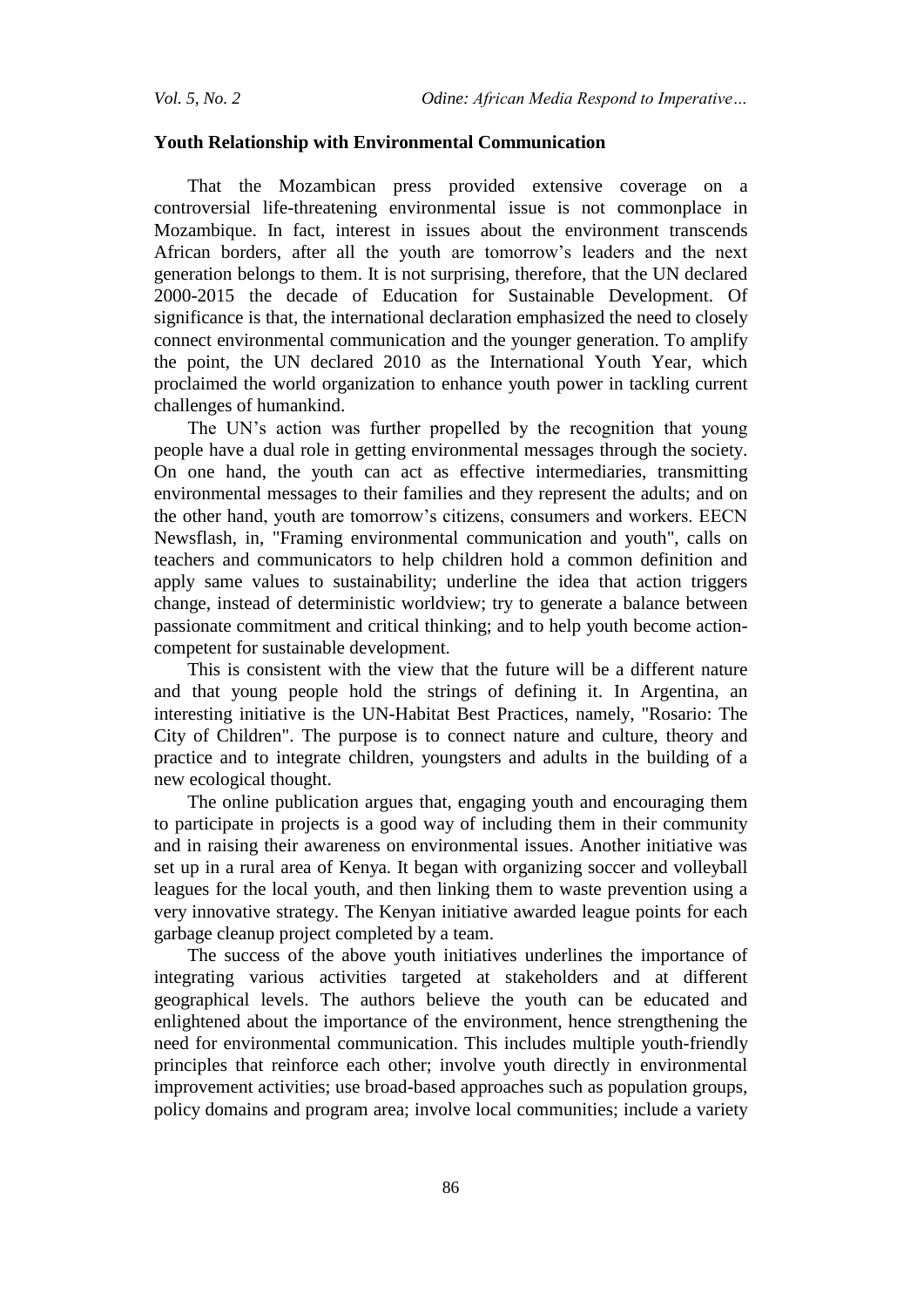of stakeholders rather a single organization or government agency; and to spread and expand projects.

Speaking about youth, Andrew Revkin<sup>11</sup>, in a blog, "Environmental" Communication in 2015", discusses communication and the environment with journalism and science students at Ohio University. The writer had been invited to speak to Professor Bernard Debatin's class on the topic. The writer and learners examined the merits and limitations of blogging, which can be an excellent medium for ideas and observations; it can also expose general audiences to issues and ideas they might never otherwise consider. More importantly, they talked about the environment and media challenges in a modern world and to immerse in necessary reportage.

Mindful of the student audience, Andrew Revkin asked the question: What is your vision of how the public will track environmental issues and developments in five years? Here is a sample of the answers:

- Sarah: Over the next five years, I suspect grassroots and community organizations concerned with environmental issue will become more sophisticated in their ability to spread their message. Whether through social network sites or through the publication of their own magazine, more and more people will get their information from those invested in and directly working on the issues. This has the potential to destabilize any centralized distribution of information and instead develop a stronger web distribution, where each locality is linked to a larger system;
- Kabercik: We often walk around with cell phones or iPads or and headphones. Our ways of receiving information are becoming hightech, and the same applies to how we receive information about environmental issues;
- Susie: One component of environmental coverage that suffer is investigative journalism. Investigative stories require an incredible amount of time and money that bloggers and citizen journalists may not be able to afford. Will alternatives [media] take on environmental topics; and
- Alaquist: Of course, we cannot forget Google. I want to start with communications policy-making. The system desperately needs reconfiguration with the environment and Internet at the center. Let's tax Google and Microsoft to ump some money into environmental communication. I'd love to see public libraries as part of a revitalized public sphere where we come together to talk about environmental issues. We also need mobile technology to connect with people digitally.

<sup>11</sup>Revkin, A. (2015, May 27). Environmental Communication in 2015 [Blog post]. *Dot Earth*. Retrieved from https://nyti.ms/2TancLu.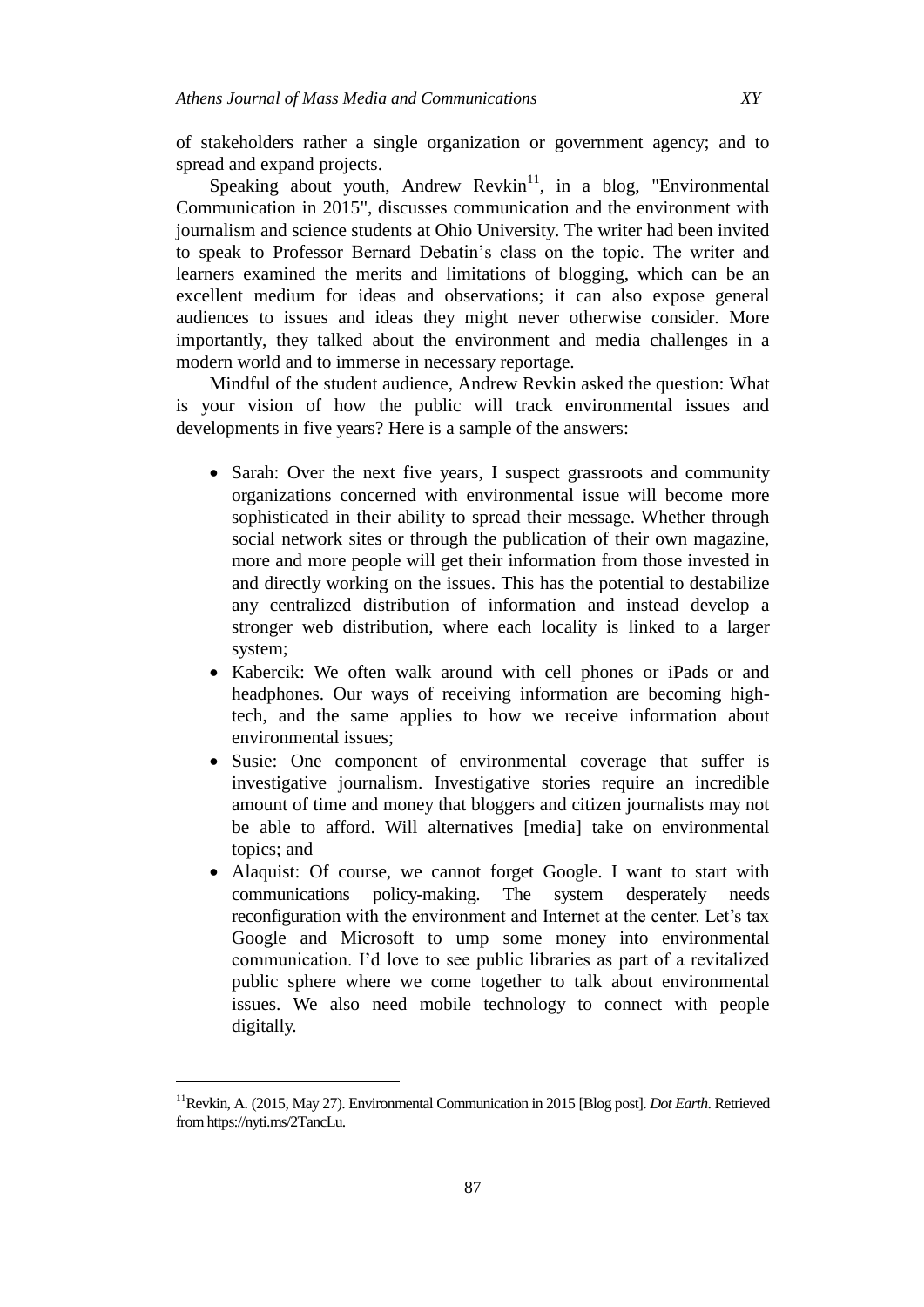*Vol. 5, No. 2 Odine: African Media Respond to Imperative…*

*Africa Renewal* reports on the environment, including the work of Greenpeace International. The publication interviewed Kumi Naidoo of South Africa known for fighting for the environment, development and people's empowerment (africarenewal/taxanomy/term/7). "Economic growth is not sustainable without social and environmental justice", concedes Kumi Naidoo. "We need to adopt a sustainable path for our future, and for the future of our planet and our continent".

The critic admits that the 2012 Rio summit ended the false dichotomy between the environment on one hand, and development on the other. To be credible, the writer adds, Rio 2020 must support an energy revolution based on renewable energy and energy efficiency. In other words, government and businesses must commit to zero deforestation by 2020. "At Rio governments must listen to the people, not the polluters, otherwise they are bound to fail the world", concludes Kumi Naidoo.

#### **Discussion**

The Africa Environment Information Network (AEIN) published its implementation guidelines in November 2004 on capacity building for access to information and knowledge in support of growth and management of Africa's environmental resources for sustainable development. It is noteworthy to mention that, AEIN intends to strengthen African's information know-how to make intelligent decisions when it relates to the environment. A key objective is to establish essential data on environmental communication through an information management system.

The system is aimed at sharing environmental data and information resources at the institutional level, while providing a framework for integrating, analyzing, synthesizing and reporting at various levels. Specifically, the guidelines target the audience as follows: national data centers involved in the generation of relevant information; environmental information management socialists; personnel responsible for managing AEIN activities; consultants and freelancers; plus, national environmental organizations responsible for identifying environmental themes.

A constructive environmental communication network is aligned with environmental themes to assure efficiency, information management, information systems and information technology. Moreover, the vision is a strategic context which provides orientation and direction; to demonstrate the importance of information as per AEIN's mandate; and to outline information requirements for environmental management and reporting that includes assessment of information sources.

The process of managing information sources, maintaining and auditing information as a strategic asset, is core to managing the environment. A properly conceptualized and well-managed environmental communication unit is responsible for supporting organizational activities; dealing with interrelated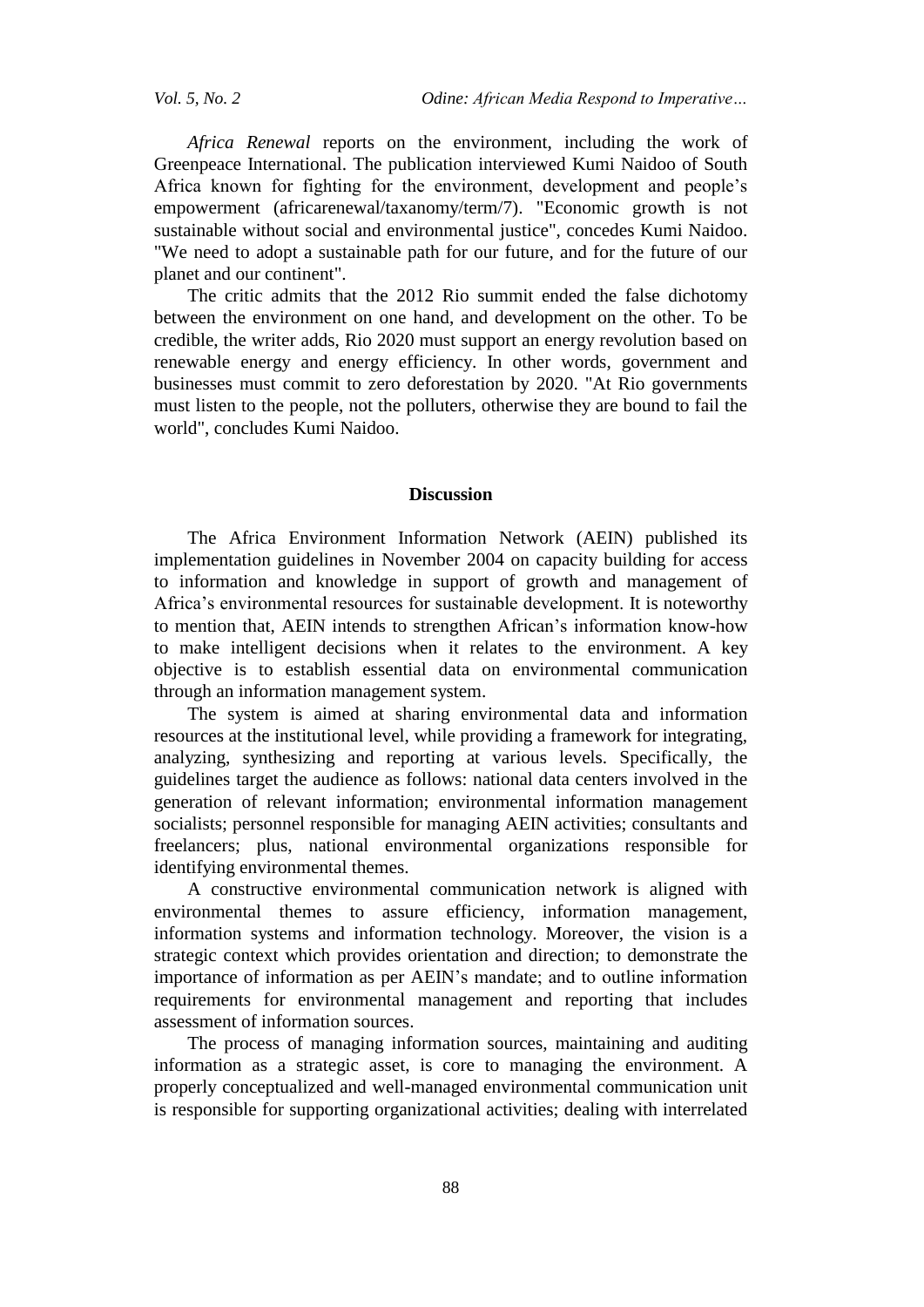components such as hardware; software, disseminating data and information; and facilitating knowledge and information to address environmental issues. Above all, the guidelines are to emphasize information and communication technology to provide necessary mechanisms in implementing information about change in the way Africans relate to the environment.

The Eastern Africa Environmental Network (EAEN) is based in Nairobi, Kenya. Basking in the glow of Africanism, the organization has charted the monumental cause for Africans and their environment. Since its founding in 1990, EAEN has displayed a commitment to maintaining a human-friendly habitat to improve the quality of life and to bring about a sustaining environment. Furthermore, it is the policy of the organization to promote peace and food security with a focus on environmental protection and natural resource conservation.

EAEN contends that sharing of information, experiences and resources is crucial to socio-economic development and a healthy environment. Accordingly, EAEN has created a communication strategy which features an annual conference on production and dissemination of publications on the environment. The content of the publications is feature stories, commentaries and short stories concentrating on environmental issues. www.eaenetwork.org is part of the communication network. The organization attempts to communicate with opinion leaders and key decision makers as target audience.

Ecologist Vijayalaxmi Kinhal<sup>12</sup> says the environment is an important issue when society is faced with economic crises, wars and unending social problems. The researcher maintains that the environment is important because Earth is the only home that humans have; it provides air, food water and essential needs. The ecosystem system, too, is humanity's life support. It depends on the well-being of all the species living on earth, usually referred to as the biosphere. The latter encompasses one global ecological system in which all living creatures are interdependent. And amid the one global ecological system are smaller ecosystems such as rainforests, oceans, the desert and tundra.

Of ultimate importance to the environment is that, the ecosystem is composed of living and non-living parts (terrestrial or aquatic). In the book, *Valuing Ecosystem Services - Toward Better Environmental Decision-Making* (available through The National Academy Press)<sup>13</sup>, the non-living parts are the soil are water, air and nutrients; the livings parts are plants, animals, microorganisms and humans. In a healthy ecosystem, all the chemical elements and nutrients keep circulating in a cycle to support millions of species. It is in this process that a variety of goods and services, all useful to humans, are produced. Hence, the impetus for humans to champion strategies to maintain an invaluable ecosystem and sustainable environment remains paramount.

 $12$ Kinhal, V. (N.D.). Why Is Our Environment Important? [Online article]. Retrieved from https://bit.ly/2O7nSQU.

<sup>&</sup>lt;sup>13</sup>Valuing Ecosystem Services - Toward Better Environmental Decision-Making (2005). The National Academies Press. Washington, DC. Retrieved from https://www.nap.edu/read/11139/chapter/1#xi.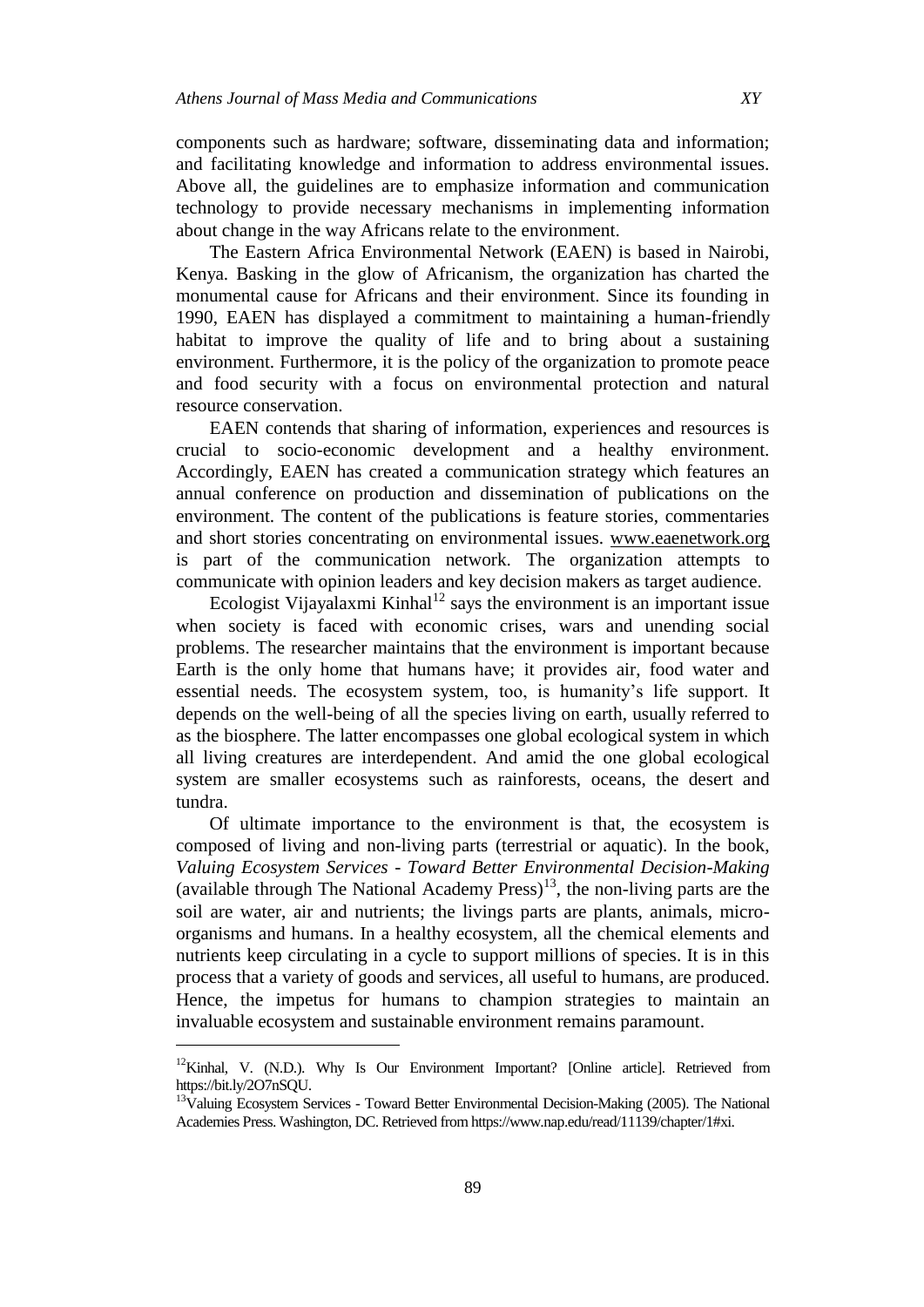Workshops that focus on the mutuality that exists between the environment and communication are conducted at various levels. They deal with message conceptualization and dissemination. EAEN's partners are Mali Hai Clubs of Tanzania; Dodoma Environmental Network; Wildlife Clubs of Uganda; Natural Resource Protection Group (Sudan); The East African Wild Life Society; and Resource Management (Somali). Additionally, EAEN publishes a quarterly magazine, *Njiwa*, disseminated to different audiences and stakeholders on matters pertaining to the environment and communication. Conference proceedings and workshop activities are disseminated, too.

# **Conclusion**

Ethel Kennedy, writing in, "The Chad Cameroon Oil and Pipeline Project: Putting People and the Environment at Risk" (1999), raises concerns. The writer quotes Archbishop Desmond Tutu, "Africa cannot afford the environmental devastation of such a project. We need to help construct, not to destroy it". The Chad-Cameroon Oil and Pipeline project is bound to exacerbate environmental devastation and will violate human rights. In a bid to bring about environmental communication, Huawei has established branch telecommunication offices in more than 40 African countries. They include sales and services, technical and manufacturing centers. These initiatives have led to the hiring of talented Africans to enter the field of communication and have charged them with disseminating information on environmental protection.

The chief executive officer of Exxon was quoted in the *Wall Street Journal* on 14 October 1997 $14$  as "boasting" that poor developing countries cannot afford environmental protection, adding, "If they insist on such measures, foreign investment might go elsewhere". Ethel Kennedy (1999) is bemused because these pronouncements are contrary to poverty alleviation and sustainable development, as they gamble with the lives of Chadians and Cameroonians. Today, South Africa pursues an environmental sustainability policy; the country participated in the 1992 United Nations Conference on Environment and Development (UNCED). In 2009, East Africa nations met in Kigali (Rwanda) to reaffirm their commitment to examine linkages between population and the environment.

It is fair to say that Africa and Africans are not oblivious to existential threats posed by an "unfriendly environment". John Muthee, writing under the title "Serving and growing with Africa: How Huawei enriches life through Communication" (2018), applauds Huawei Technologies for going beyond commercialization to enrich the lives of Africans by providing communications network solutions. John Muthee regrets the prevalence whereby corporate profits have relegated human service to irrelevance, and commends the

<sup>14</sup> http://umich.edu/~snre492/Jones/pipe.htm.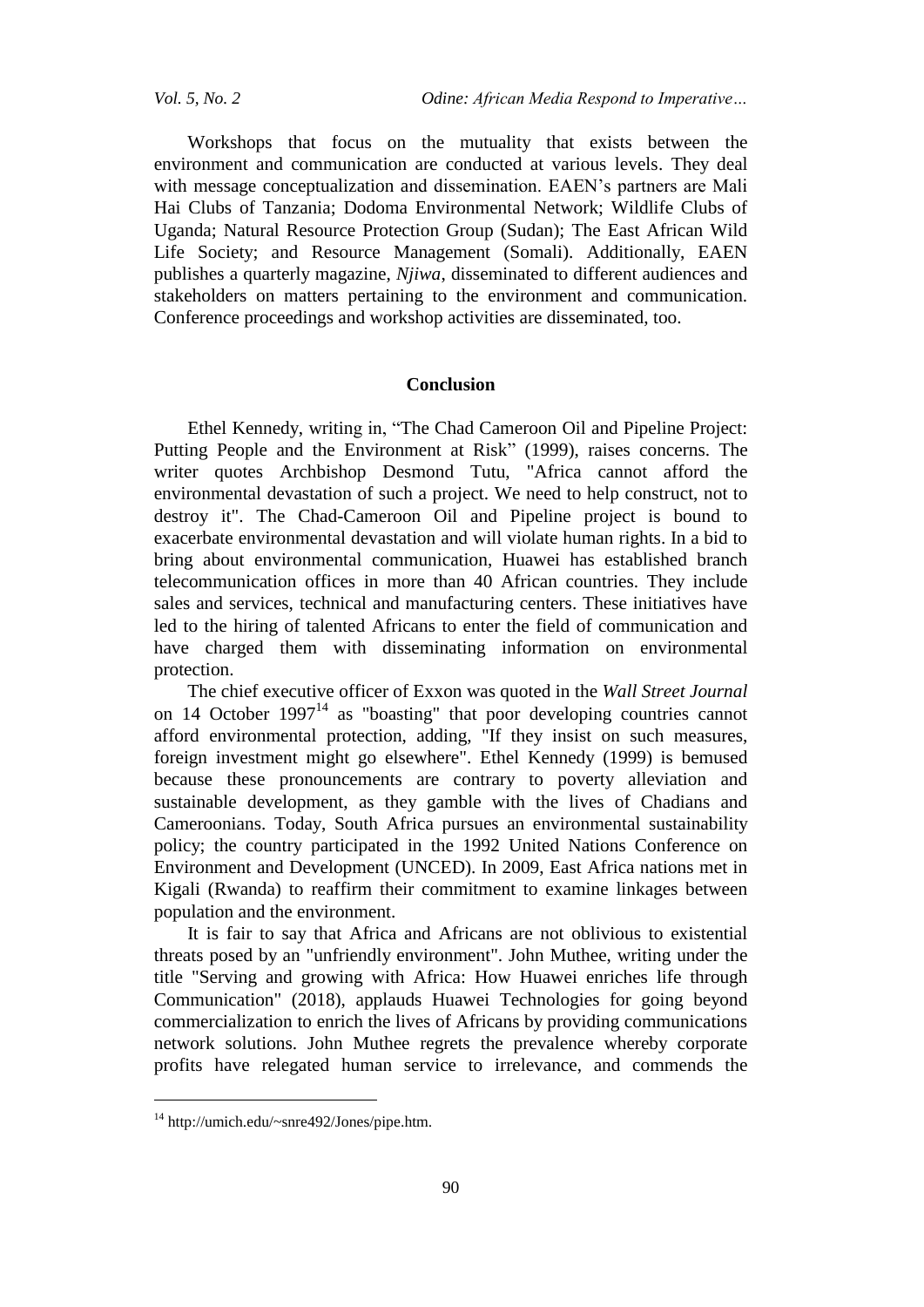telecommunications company on "enriching the life of African people with the diversified communication services offered by affiliate telecom companies". The writer notes that Huawei is on a mission to address the economic and geographic imbalance by bridging the digital divide and elevating local telecommunication expertise.

The Stockholm Challenge is entitled "Awareness raising and education about Africa Environmental Justice and Sustainable Development Challenges". Besides addressing concerns embedded in the title, the organization serves a dual purpose. First, it is a tool to communicate to the international community in order to raise awareness about Africa's environmental challenges. Second, it has as a goal to combat poverty by promoting socio-economic development. As deity would will it, the United Nations Environment Program (UNEP) is headquartered in Nairobi, Kenya.

Exactly five years after statehood and independence, South Africa's Minister of Environmental Affairs and Tourism, Mohammed Valli Moosa, said in 1999 that 20 percent of households, and one-sixth of the global population, lives in poverty. The critic admits that the 2012 Rio summit ended the false dichotomy between the environment on one hand, and development on the other. To be credible, the writer adds, Rio 2020 must support an energy revolution based on renewable energy and energy efficiency. In other words, government and businesses must commit to zero deforestation by 2020. "At Rio governments must listen to the people, not the polluters, otherwise they are bound to fail the world", concludes Kumi Naidoo. Paul and Anne Ehrlich (1990) wrote and published the book "The Population Explosion". The book describes how the Earth's population is growing by 95 million people a year, thus depleting the planet's resources.

Speaking about youth, Andrew Revkin, in a blog (2015, May 27), "Environmental Communication in 2015", discusses communication and the environment with journalism and science students at Ohio University. The writer had been invited to speak to Professor Bernard Debatin's class on the topic. The writer and learners examined the merits and limitations of blogging, which can be an excellent medium for ideas and observations; it can also expose general audiences to issues and ideas they might never otherwise consider.

# References

- Africa Environmental Outlook (AEO), (2013). Retrieved from https://www.unenviron ment.org/resources/report/african-environment-outlook-3-aeo-3-summary-policymakers
- Boykoff, M. T., & Roberts, J. T. (2007). *Media Coverage of Climate Change: Current Trends, Strengths, Weaknesses*. United Nations Development Program, Human Development Report: Occasional Paper. Retrieved from https://bit.ly/ 1ytXa8K.